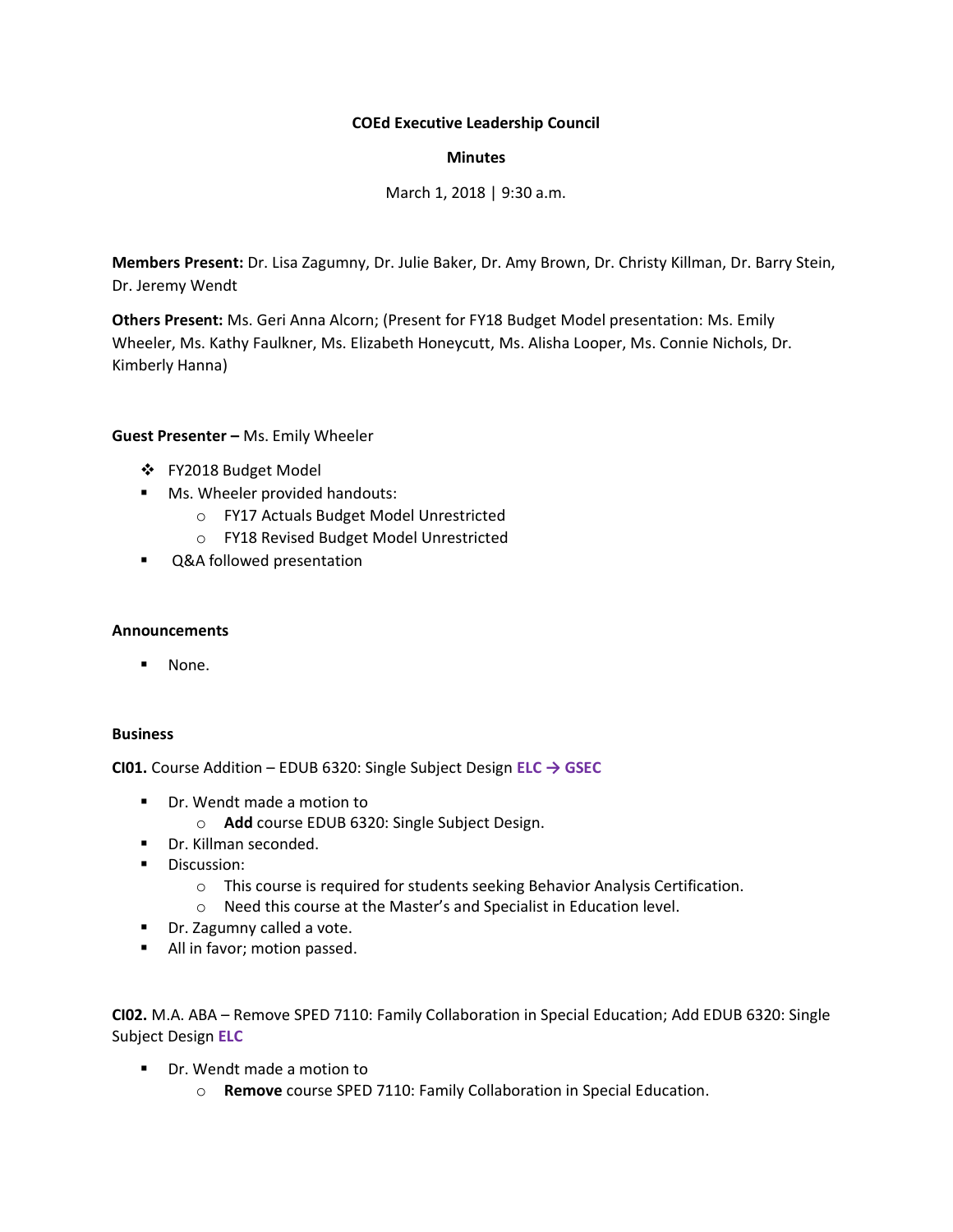- o **Add** course EDUB 6320: Single Subject Design.
- Dr. Killman seconded.
- **EXEDENTIFI** Discussion: This course is required for students seeking Behavior Analysis Certification. Need this course at the Master's and Specialist in Education level.
- Dr. Zagumny called a vote.
- All in favor; motion passed.

**CI03.** Course Addition – CUED 4900/5900: Study Abroad **ELC → UCC → GSEC**

- Dr. Wendt made a motion to
	- o **Add** course CUED 4900/5900: Study Abroad.
- Dr. Stein seconded.
- Discussion: None.
- Dr. Zagumny called a vote.
- All in favor; motion passed.

**CI04.** New Degree Concentration for EdS: Exercise Science **ELC → GSEC → Acad. Co. → BOT → THEC**

- Dr. Wendt made a motion to
	- o **Establish** a concentration in Exercise Science within the Curriculum and Instruction Specialist in Education program.
- Dr. Killman seconded.
- Discussion:
	- o This is a collaboration between C&I and EXPW departments.
	- o Students have been requesting a program like this.
	- o Will hold at ELC level until April 2018 GSEC meeting.
- Dr. Zagumny called a vote.
- All in favor; motion passed.

**CI05.** New Degree Concentration for MA & EdS: Agricultural Education **\*Informational only**

■ Electronic vote will take place once more information is sent via email.

**CI06.** Catalog Changes: Flight Path and Fast Track **ELC → UCC → GSEC → Acad. Co. → BOT**

- Dr. Wendt made a motion to
	- o **Edit** Flight Path and Fast Track catalog.
- Dr. Killman seconded.
- Discussion:
	- o Remove time requirement for waiving MAT/GRE.
	- $\circ$  Change the requirement for waiving recommendation letters from three (3) prior years to seven (7) prior years.
	- o Add "or Spring semester Junior year" to the "90 hours of completed courses" requirement.
	- o Remove "during their senior year" from the second to last paragraph.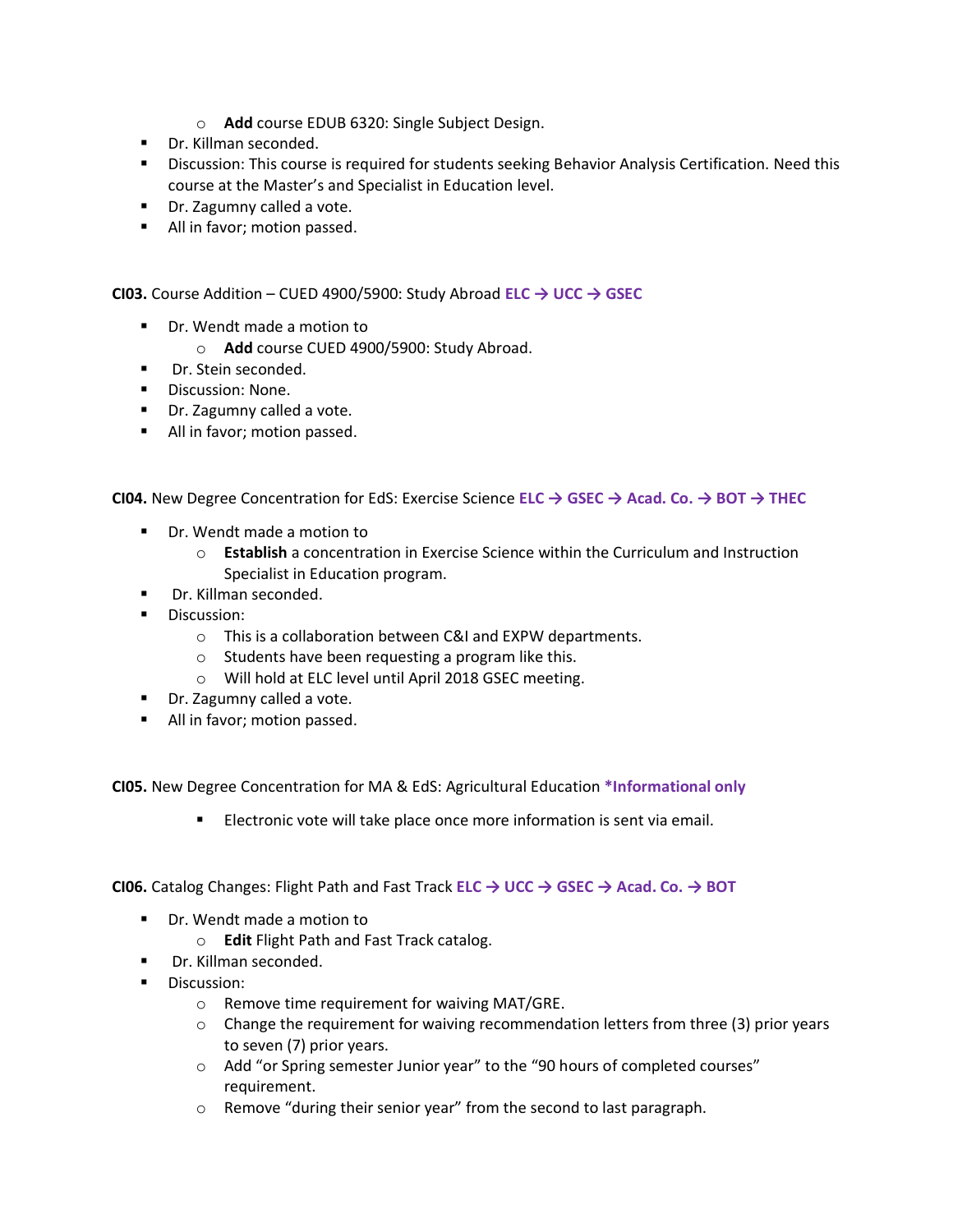- Dr. Zagumny called a vote.
- All in favor; motion passed.

**CI07.** Course Additions (Literacy PhD) – EDUL 7100: Literacy History, Theory, and Policy; EDUL 7200: Equity Literacy; EDUL 7300: Multiliteracies; EDUL 7400: Literacies of Culturally & Linguistically Diverse Populations; EDUL 7500: Linguistic Perceptions; EDUL 7600: The Literacy Professional; EDUL 7700: Theory, Methodology & Trends in Literacy Research; EDUL 7900: Community Literacy **ELC → GSEC**

- Dr. Zagumny made a motion to
	- o **Add** course EDUL 7100: Literacy History, Theory, and Policy.
	- o **Add** course EDUL 7200: Equity Literacy.
	- o **Add** course EDUL 7300: Multiliteracies.
	- o **Add** course EDUL 7400: Literacies of Culturally & Linguistically Diverse Populations.
	- o **Add** course EDUL 7500: Linguistic Perceptions.
	- o **Add** course EDUL 7600: The Literacy Professional.
	- o **Add** course EDUL 7700: Theory, Methodology & Trends in Literacy Research.
	- o **Add** course EDUL 7900: Community Literacy.
- Dr. Baker seconded.
- Discussion:
	- $\circ$  These courses are needed for the Literacy PhD program and to sufficiently distinguish the PhD program from the master's and specialist programs.
- Dr. Zagumny called a vote.
- All in favor; motion passed.

**CI08.** Catalog Changes: C&I and Instructional Leadership **ELC → GSEC → Acad. Co. → BOT → THEC**

- Dr. Wendt made a motion to
	- o **Edit** Curriculum and Instruction and Instructional Leadership catalog.
- Dr. Killman seconded.
- Discussion: None.
- Dr. Zagumny called a vote.
- All in favor; motion passed.

**CP01.** Course Addition – PSY 3040: Positive Psychology: The Science of Well-being **ELC → UCC**

- Dr. Stein made a motion to
	- o **Add** course PSY 3040: Positive Psychology: The Science of Well-being
- Dr. Killman seconded.
- **■** Discussion:
	- o Based on a course Yale offers on happiness.
	- o ELC believes it will be a very popular course among students.
- Dr. Zagumny called a vote.
- All in favor; motion passed.